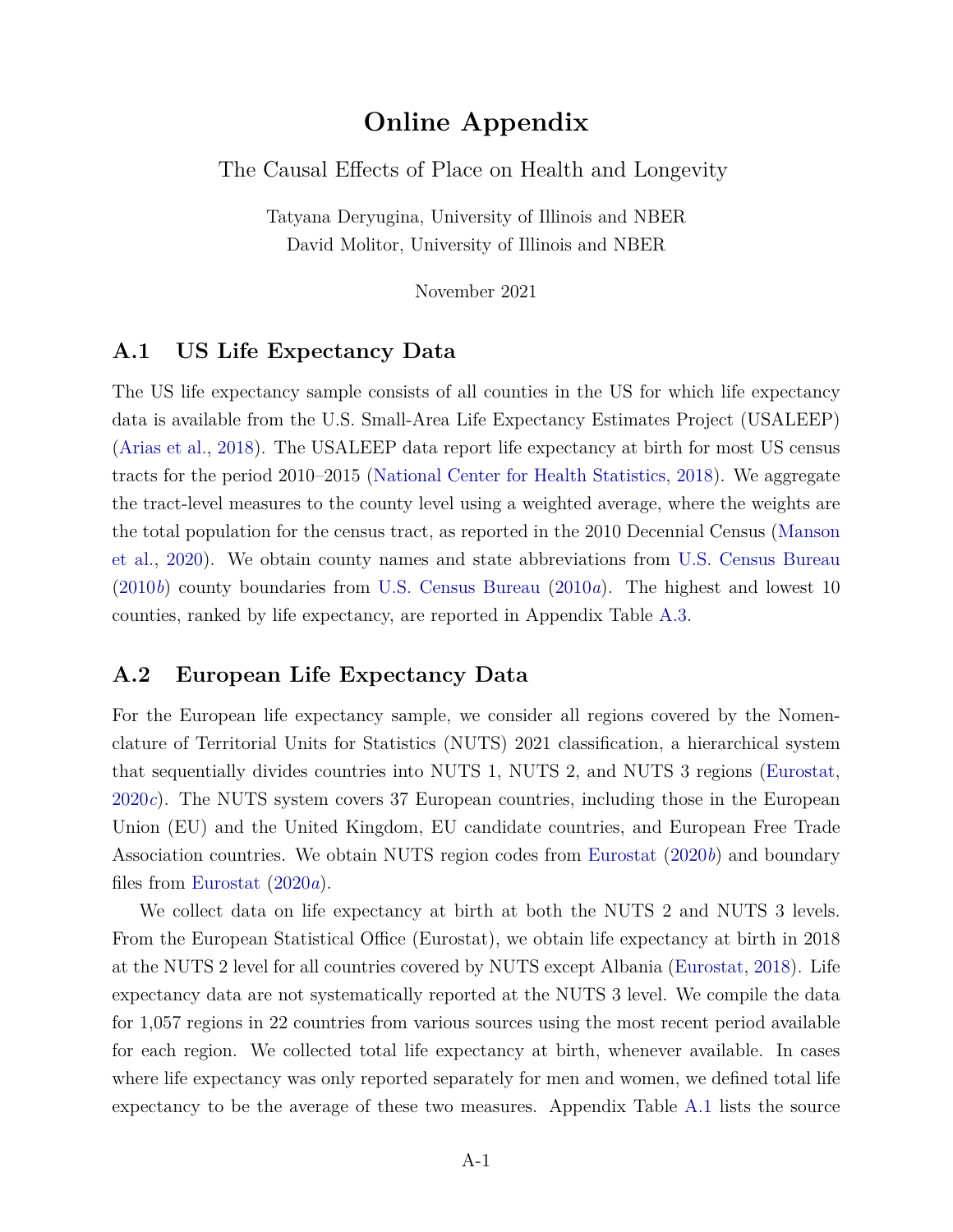and time period of NUTS 3 life expectancy data for each of these countries. Appendix Table [A.2](#page-7-0) summarizes the availability of life expectancy by country at the NUTS 2 and NUTS 3 levels. The highest and lowest 10 NUTS 3 regions, ranked by life expectancy, are reported in Appendix Table [A.5.](#page-10-0)

#### **A.3 Analysis of Regional Variation**

To estimate the share of US county-level variation in life expectancy that occurs within versus across states, we run the following regression.

$$
[life\;expectancy]_i = [state\;fixed\;effects] + \epsilon_i,\tag{A-1}
$$

where observations, indexed by  $i$ , are at the county level. States include all 50 states and the District of Columbia. The R-squared  $(R^2)$  from this regression captures the share of the county-level variance in life expectancy that is explained by the state fixed effects, i.e., the share of the variation that occurs across states. The remainder of the variance, given by  $1-R^2$ , describes the share of the county-level variation in life expectancy that occurs within states.

Similarly, we estimate the share of European regional life expectancy that occurs across countries using the  $R^2$  from the regression

$$
[life\;expectancy]_i = [country\; fixed\; effects] + \epsilon_i. \tag{A-2}
$$

We estimate this regression separately for observations *i* defined at the NUTS 2 and NUTS 3 levels. The countries included in the NUTS 2 and NUTS 3 life expectancy samples are reported in Appendix Table [A.2.](#page-7-0)

#### <span id="page-1-0"></span>**A.4 Local correlates of US county-level life expectancy**

To estimate the correlates of US county-level life expectancy, we run the following regression for each local characteristic considered in the analysis:

$$
[life\;expectancy]_i = [local\; characteristic]_i + \epsilon_i,
$$
\n(A-3)

where observations, indexed by  $i$ , are at the county level and local characteristics are those considered by [Deryugina and Molitor](#page-13-5) [\(2020](#page-13-5)*b*), Figure 6, except for characteristics derived from Medicare claims. The characteristics are derived from various sources and are intended to capture a broad range of environmental, economic, and public health conditions [\(Deryug-](#page-13-6)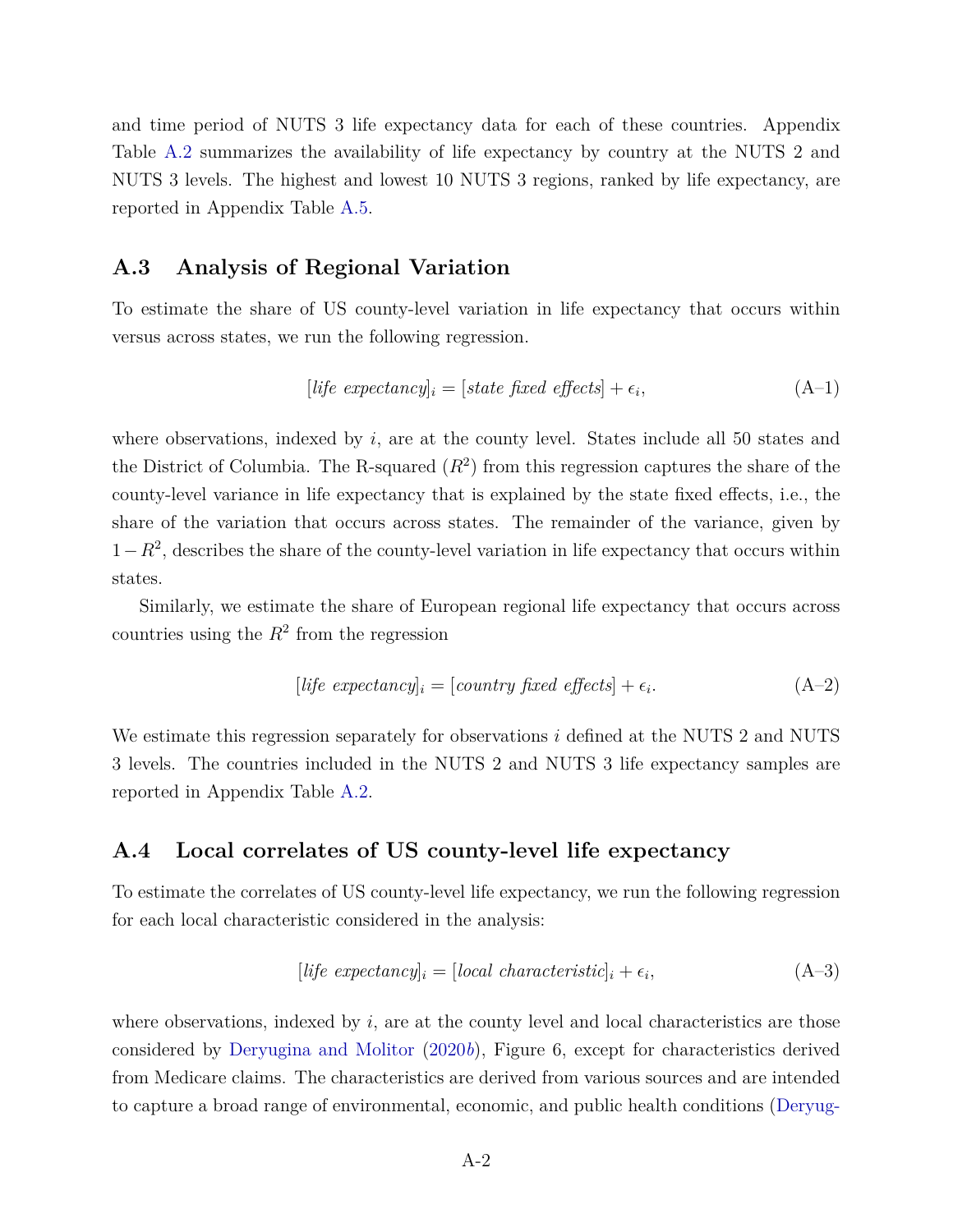[ina and Molitor,](#page-13-6) [2020](#page-13-6)*a*). Below, we reproduce the list of characteristics from the Online Appendix of [Deryugina and Molitor](#page-13-5) [\(2020](#page-13-5)*b*), organized by data source. We also reproduce the description of how each variable was constructed.

- Census
	- **–** Income per capita
	- **–** Poverty rate, 65+
	- **–** Median home value
	- **–** Urban population share
- Area Resource Files
	- **–** Physicians per capita
	- **–** Hospital beds per capita
- CMS Hospital Compare
	- **–** Hospital quality index
- Behavioral Risk Factor Surveillance System
	- **–** Percent obese
	- **–** Percent smoking
	- **–** Percent exercising
- Chetty and Hendren (2018)
	- **–** Upward income mobility (from p25)
	- **–** Upward income mobility (from p75)
	- **–** Social capital index
	- **–** Crime rate
	- **–** Local government spending per capita
	- **–** Income segregation
- Climate
	- **–** PM2*.*<sup>5</sup> concentrations
	- **–** Hot days/year (90°F+)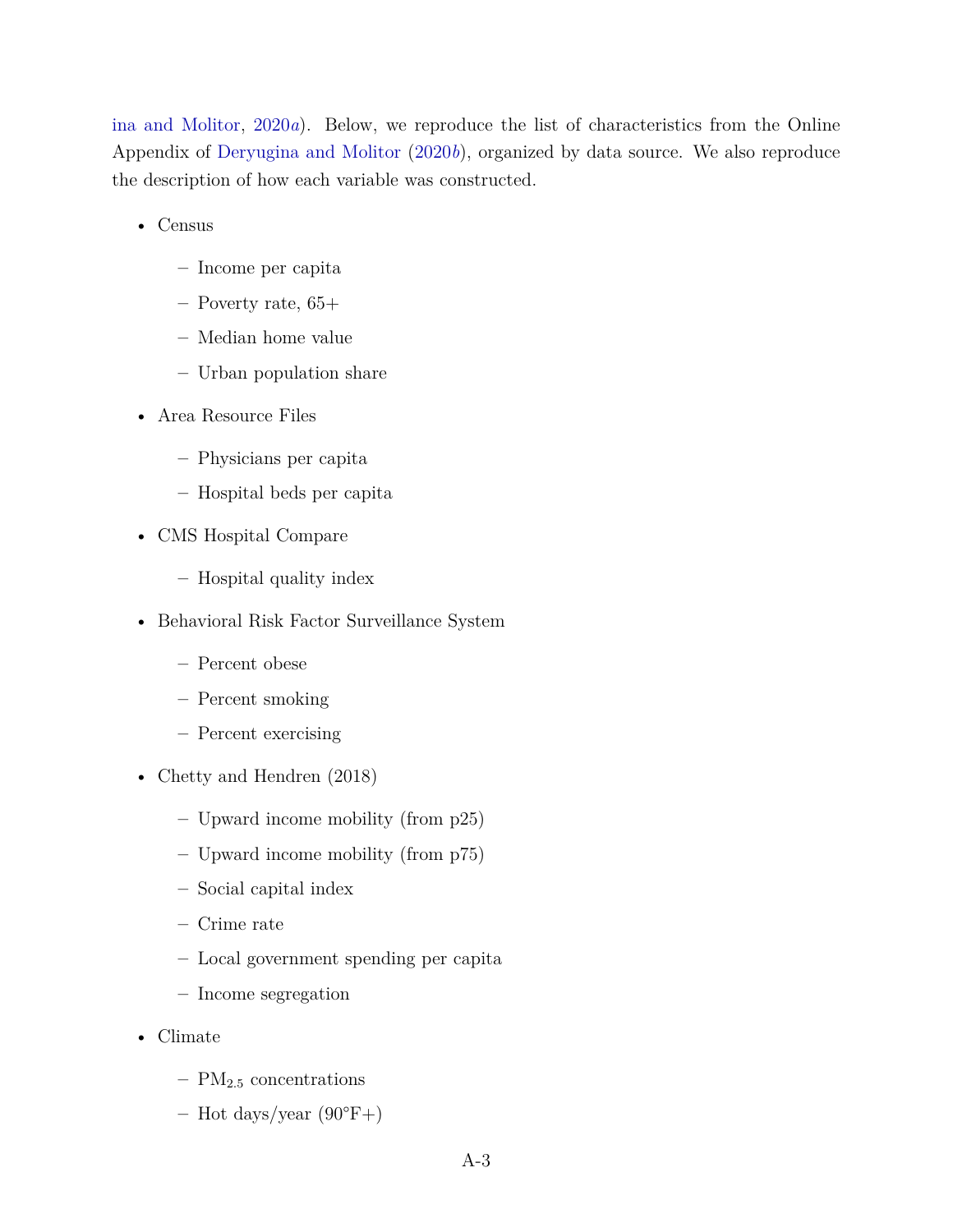**Census** We measure income, poverty, home values, urban population share, and total population for each county using 2000 Decennial Census data, which we obtain from the IPUMS National Historical Geographic Information System (NHGIS) [\(Manson et al.,](#page-14-2) [2017\)](#page-14-2).<sup>[1](#page-3-0)</sup> The table and dataset names we refer to below are from the NHGIS.

We measure income as per capita income in 1999 (table *NP082A* of dataset *2000\_SF3a*). We measure the poverty share among the  $65+$  population as the number of individuals aged 65 or older with income in 1999 below the poverty level (table *NP087C* of dataset *2000\_SF3a*) as a share of the 65+ population for whom poverty status can be determined (table *NP087C* of dataset *2000\_SF3a*). We measure median home values as the median value of owner-occupied housing units (table *NH085A* of dataset *2000\_SF3a*). Finally, we use the total population of a county (table *NP001A* of dataset *2000\_SF1a*) as the denominator for physicians and hospital beds per capita.

**Area Resource File (ARF)** We obtain the number of physicians and hospital beds for each county in 2004 from the ARF. For the number of physicians, we use variable *F12129-04*, the total number of active MDs (federal and non-federal) in 2004 from the AMA Physician Master File, as provided in the 2005 release of the ARF [\(U.S. Department of Health and](#page-16-0) [Human Services, 2005\)](#page-16-0). The variable *F08921-04* reports the total number of hospital beds in 2004 from the AHA Survey Database and is provided in the 2009 release of the ARF [\(U.S.](#page-16-1) [Department of Health and Human Services, 2009\)](#page-16-1).

We calculate the number of physicians per capita by dividing the total number of active MDs by the total population in the county (from census data, described above). Likewise, we calculate hospital beds per capita by dividing the total number of hospital beds by the county population.

**Behavioral Risk Factor Surveillance System (BRFSS)** We measure obesity, smoking, and exercise behavior using the BRFSS, a telephone survey that collects information on health-related behaviors and chronic conditions [\(Centers for Disease Control and Prevention,](#page-13-7) [1995–2004\)](#page-13-7).<sup>[2](#page-3-1)</sup> We pool survey responses for the period 1995–2004.

We calculate percent smoking in each county as the percent of survey respondents for whom the reported smoking status is either "current, daily" or "current, other than daily". We calculate percent obese in each county as the percent of survey respondents who report a body mass index of 30 or greater. We calculate percent exercising in each county as the

<span id="page-3-1"></span><span id="page-3-0"></span><sup>1</sup>Data were downloaded from <https://data2.nhgis.org/main> (accessed October 1, 2019).

<sup>2</sup>Data were downloaded from [https://www.cdc.gov/brfss/annual\\_data/annual\\_data.htm](https://www.cdc.gov/brfss/annual_data/annual_data.htm) (accessed October 1, 2019).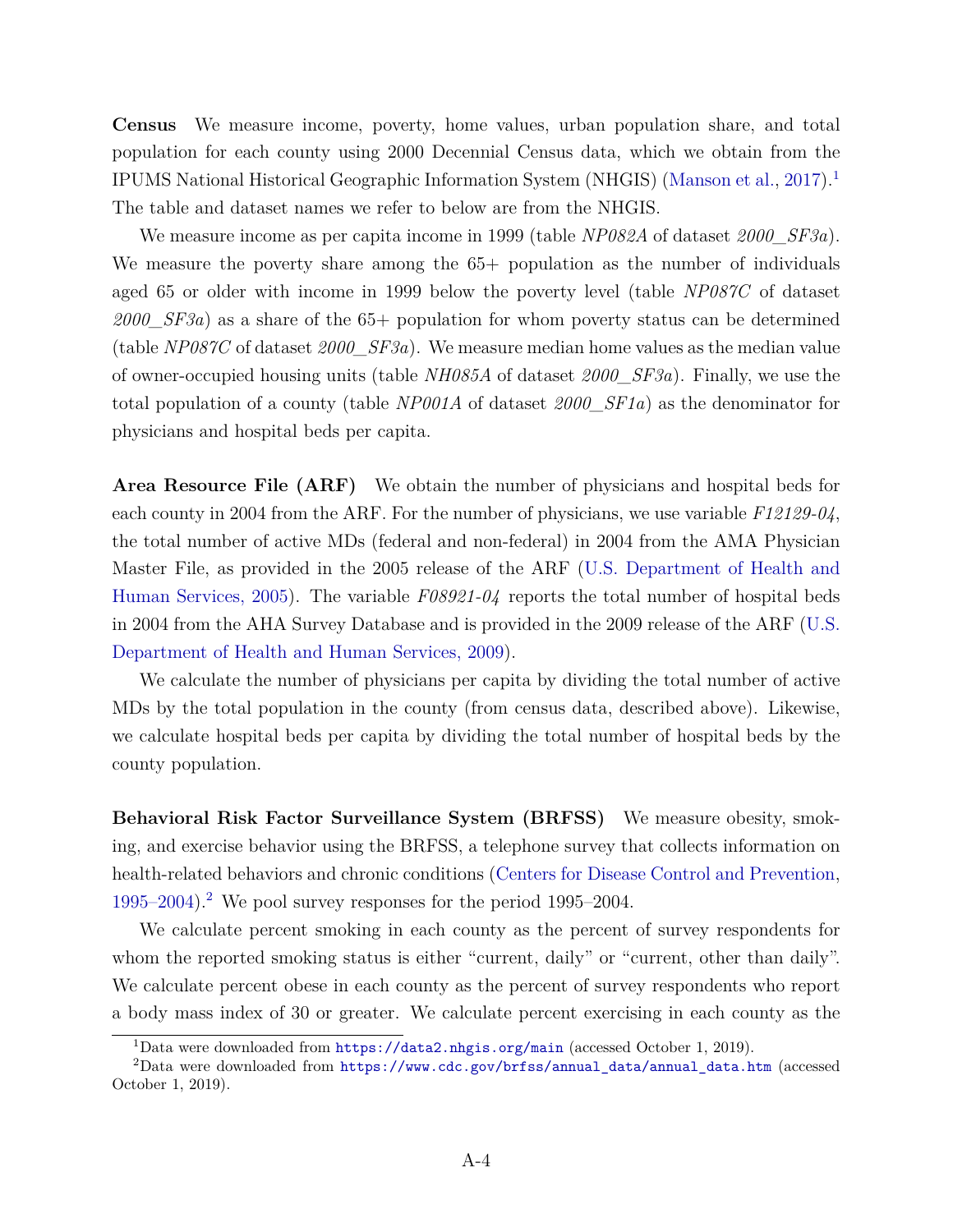percent of survey respondents who report participating in any physical activities or exercises other than their regular job in the past month.

**CMS Hospital Compare** We measure hospital quality within each county using data from the CMS Hospital Compare Process of Care Scores for 2004, which we obtain from [Sacarny](#page-14-3) [\(2018\)](#page-14-3). We focus on process of care measures for heart attack (AMI), heart failure (HF), and pneumonia (PN), and restrict to metrics that are reported in at least 1,750 counties. This restriction selects a total of 13 metrics, consisting of four AMI metrics (*ami1\_share*, *ami2\_share*, *ami5\_share*, *ami6\_share*), three HF metrics (*hf1\_share*, *hf2\_share*, *hf3\_share*), and six PN metrics (*pn1\_share*, *pn2\_share*, *pn3\_share*, *pn4\_share*, *pn5\_share*, *pn6\_share*).

For each process of care metric, we calculate the share of patients in each county who receive appropriate care according to that metric, among hospitals for whom the metric is reported. We combine these 13 process of care metrics into a single hospital quality index, defined as the county-level mean across all metrics (this mean will be missing if any of the underlying metrics are missing for that county). Thus, this hospital quality index can be loosely interpreted as the share of AMI/HF/PN patients receiving appropriate care in the county.

**Chetty and Hendren (2018)** We obtain county-level measures of upward income mobility, social capital, crime, local government spending, and income segregation from [Chetty and](#page-13-8) [Hendren](#page-13-8) [\(2018\)](#page-13-8). For measuring upward income mobility, we use the variables *pct\_causal\_p25\_kr26* and *pct\_causal\_p75\_kr26* from Online Data Table 2, "Preferred Estimates of Causal Place Effects by County."[3](#page-4-0) The measures of upward income mobility capture the percentage change in income at age 26 from spending one more year of childhood in the county, for children whose parents were at the 25th or 75th percentiles, respectively, of the US household income distribution.

The measures of social capital, crime, local government spending, and income segregation come from Online Data Table 4, "Complete County-Level Dataset: Causal Effects and Covariates." Specifically, we use the variables *scap\_ski90pcm*, *crime\_total*, *subcty\_total\_expend\_pc*, and *cs00\_seg\_inc*. [4](#page-4-1)

<span id="page-4-0"></span> $3A$  description of the variables in Online Data Table 2 can be found at  $https://opportunityinsights.$ [org/wp-content/uploads/2018/04/online\\_table2-2.pdf](https://opportunityinsights.org/wp-content/uploads/2018/04/online_table2-2.pdf) (accessed October 1, 2019).

<span id="page-4-1"></span> $4A$  description of the variables in Online Data Table 4 can be found at [https://opportunityinsights.](https://opportunityinsights.org/wp-content/uploads/2018/04/online_table4-2.pdf) [org/wp-content/uploads/2018/04/online\\_table4-2.pdf](https://opportunityinsights.org/wp-content/uploads/2018/04/online_table4-2.pdf) (accessed October 1, 2019).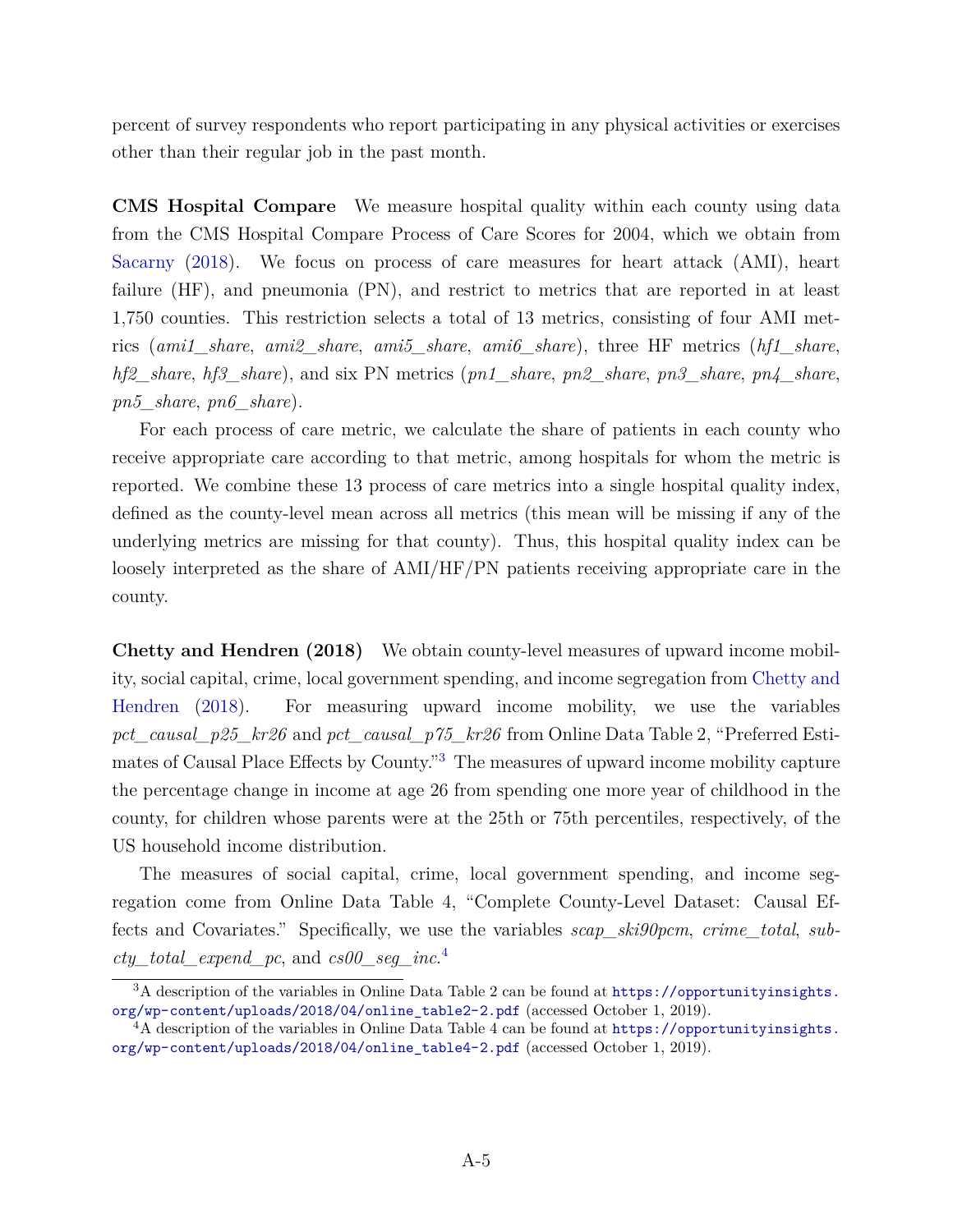**Climate** We measure fine particulate (PM2*.*5) air pollution concentrations and the number of extremely hot days using data recorded by ground monitor stations. We measure the average  $PM_{2.5}$  concentration in a county for the period 2006–2013. We obtain  $PM_{2.5}$  air pollution data from EPA's Air Quality System database, which provides hourly data at the pollution-monitor level for pollutants that are regulated by the Clean Air Act [\(U.S. Envi](#page-16-2)[ronmental Protection Agency,](#page-16-2) [2006–2013\)](#page-16-2). We aggregate monitor readings to the daily level by averaging across hourly observations and then construct daily ZIP code level pollution measures by calculating the inverse distance-weighted average across all monitors located within 20 miles of the ZIP code centroid. We then average these daily values over the period 2006–2013. Finally, we aggregate ZIP code level average pollution concentrations to the county level by averaging across all ZIP codes matched to a county based on the county recorded for the plurality of Medicare beneficiaries living in that ZIP code.

Our source for daily temperature variables is the Global Historical Climatology Network GHCN-Daily database, which provides weather measurements from land surface stations across the United States [\(National Oceanic and Atmospheric Administration,](#page-14-4) [2006–2013\)](#page-14-4). For the period 2006–2013, we calculate daily high and low temperatures for each ZIP code as the inverse distance-weighted average of all available daily maximum and minimum temperatures, respectively, for GHCN stations within a 20-mile radius of the ZIP code centroid. The daily average temperature for a ZIP code is calculated as the midpoint of the daily high and low temperatures. We calculate the number of days per year in which the average daily temperature exceeded 90°F in a ZIP code, and then aggregate to the county level using the same ZIP code to county crosswalk used to construct the pollution measure.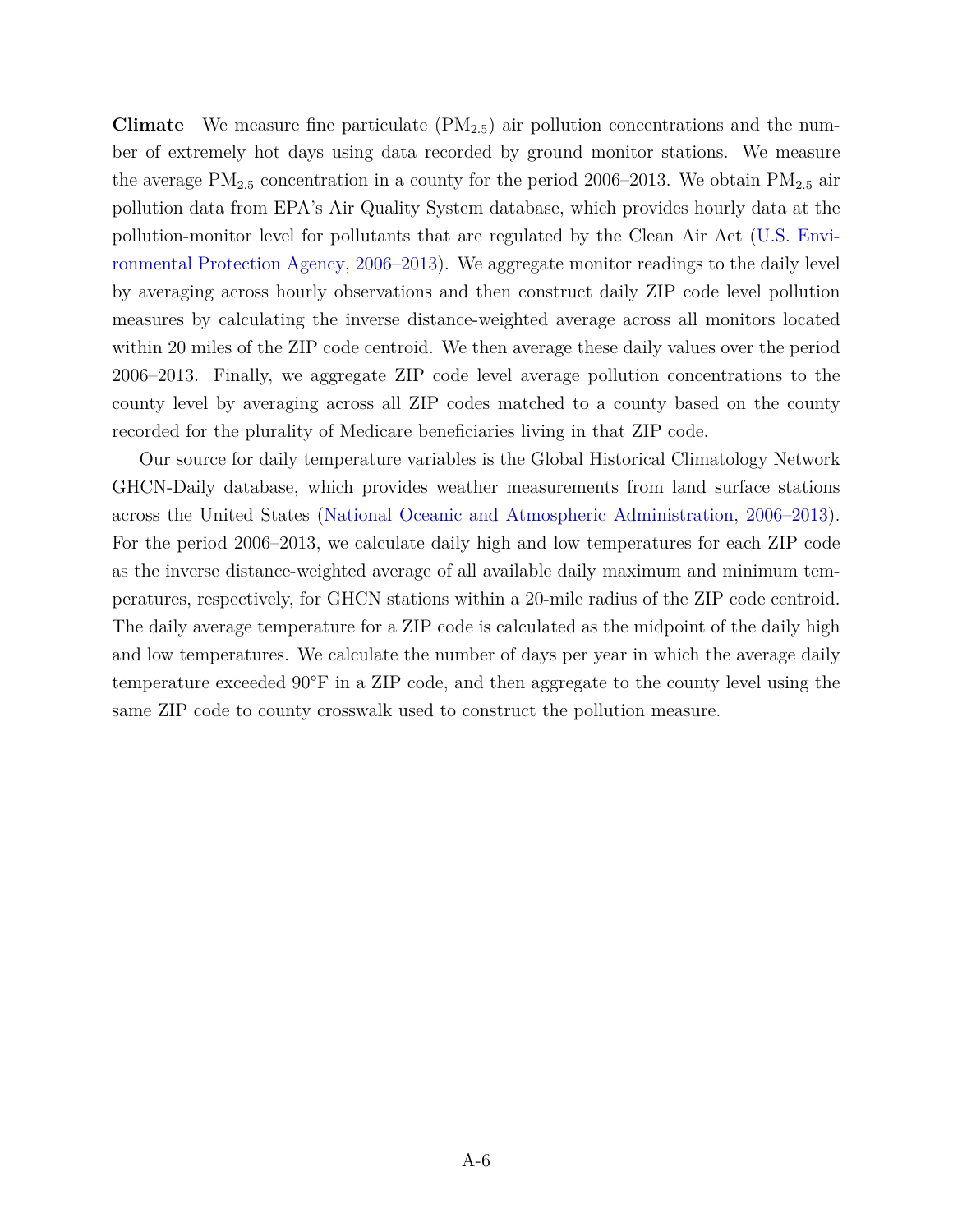<span id="page-6-0"></span>

|               |                                                                     | NUTS 3 Data   |
|---------------|---------------------------------------------------------------------|---------------|
| Country       | NUTS 3 Data Source                                                  | Report Year   |
| Austria       | Statistics Austria (2019)                                           | 2019          |
| Bulgaria      | Republic of Bulgaria National Statistical Institute (2019)          | 2019          |
| Cyprus        | Statistical Service of Cyprus (2019)                                | 2019          |
| Denmark       | Statistics Denmark (2019)                                           | 2019          |
| Finland       | Statistics Finland (2019)                                           | 2019          |
| France        | French National Institute of Statistics and Economic Studies (2019) | 2019          |
| Germany       | Rau and Schmertmann (2020)                                          | 2015-2017     |
| Hungary       | Hungarian Central Statistical Office (2019)                         | 2019          |
| Italy         | Italian National Institute of Statistics (2019)                     | 2019          |
| Latvia        | Central Statistical Bureau of Latvia (2019)                         | 2019          |
| Liechtenstein | World Bank Open Data (2018)                                         | 2018          |
| Lithuania     | Statistics Lithuania (2019)                                         | 2019          |
| Luxembourg    | World Bank Open Data (2018)                                         | 2018          |
| Montenegro    | World Bank Open Data (2018)                                         | 2018          |
| Norway        | Statistics Norway (2015)                                            | $2011 - 2015$ |
| Poland        | Statistics Poland (2019)                                            | 2019          |
| Portugal      | Statistics Portugal (2019)                                          | 2017-2019     |
| Romania       | Romania National Institute of Statistics (2019)                     | 2019          |
| Slovenia      | Statistical Office of the Republic of Slovenia (2019)               | 2019          |
| Spain         | Spain National Statistics Institute (2018)                          | 2018          |
| Sweden        | Statistics Sweden (2019)                                            | $2015 - 2019$ |
| Turkey        | Turkish Statistical Institute (2017)                                | 2017          |

### Table A.1: Sources of life expectancy at NUTS 3 level by country

Notes: The table reports the source and report year, by country, for the NUTS 3 life expectancy sample.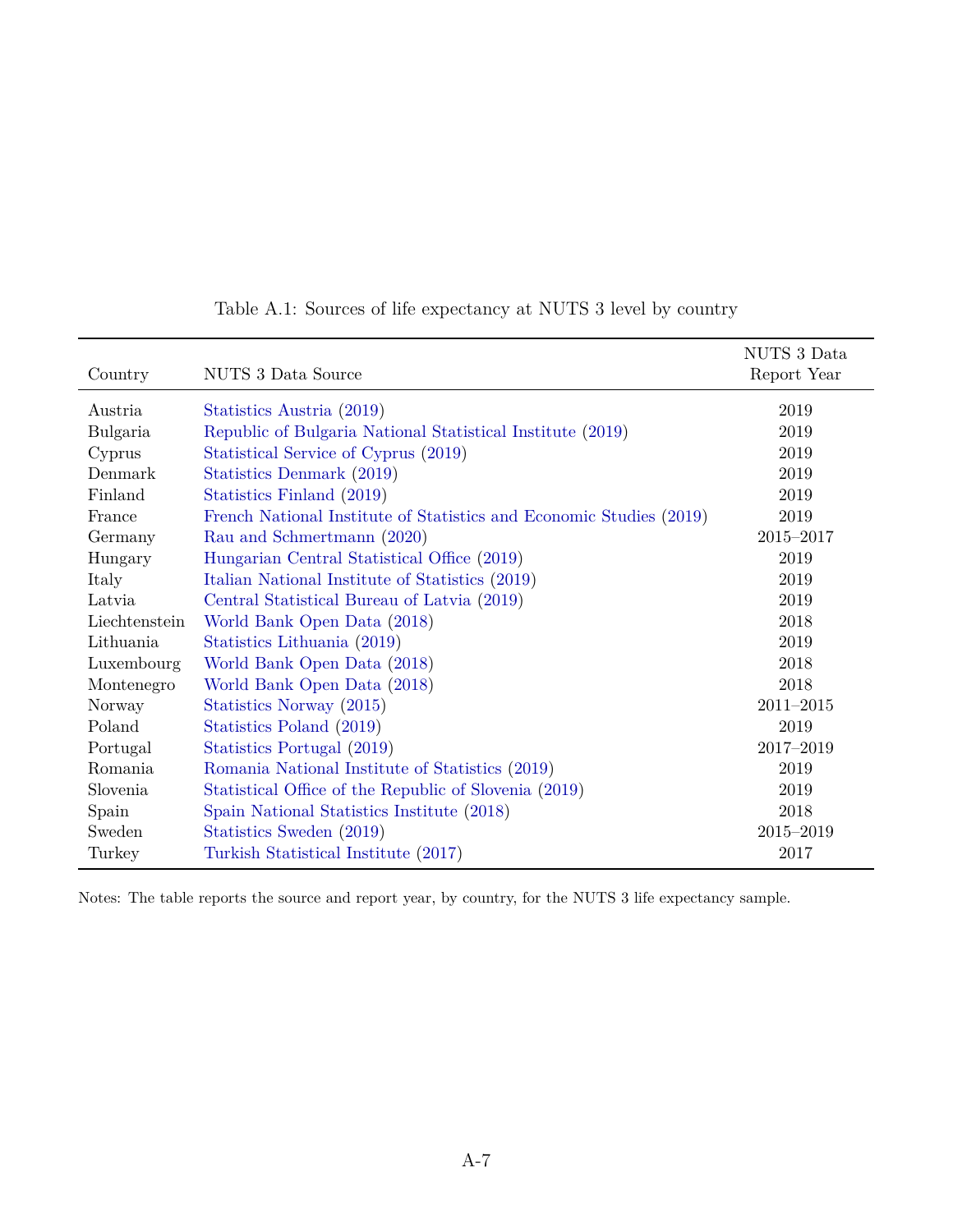<span id="page-7-0"></span>

|                 | (1)              | (2)                                      | (3)            | (4)                                      |
|-----------------|------------------|------------------------------------------|----------------|------------------------------------------|
| Country         | $\#$ NUTS $2$    | $\#$ NUTS 2 with life<br>expectancy data | $#$ NUTS 3     | $\#$ NUTS 3 with life<br>expectancy data |
| Albania         | 3                | $\boldsymbol{0}$                         | 12             | $\theta$                                 |
| Austria         | $9\phantom{.0}$  | $\boldsymbol{9}$                         | 35             | 35                                       |
| Belgium         | 11               | 11                                       | 44             | $\theta$                                 |
| Bulgaria        | $\,6\,$          | $\,6$                                    | 28             | ${\bf 28}$                               |
| Croatia         | 4                | 4                                        | 21             | $\boldsymbol{0}$                         |
| Cyprus          | 1                | 1                                        | $\mathbf{1}$   | 1                                        |
| Czech Republic  | 8                | 8                                        | 14             | $\boldsymbol{0}$                         |
| Denmark         | $\overline{5}$   | $\overline{5}$                           | 11             | 11                                       |
| Estonia         | 1                | $\,1$                                    | $\bf 5$        | $\overline{0}$                           |
| Finland         | $\overline{5}$   | $\bf 5$                                  | 19             | 19                                       |
| France          | 27               | 24                                       | 101            | 101                                      |
| Germany         | 38               | 38                                       | 401            | 397                                      |
| Greece          | $13\,$           | 13                                       | 52             | $\overline{0}$                           |
| Hungary         | $8\,$            | 8                                        | 20             | 20                                       |
| Iceland         | 1                | $\mathbf{1}$                             | $\overline{2}$ | $\theta$                                 |
| Ireland         | $\sqrt{3}$       | $\boldsymbol{3}$                         | $8\,$          | $\theta$                                 |
| Italy           | 21               | 21                                       | 107            | 107                                      |
| Latvia          | 1                | $\mathbf{1}$                             | $\,6\,$        | $\,6\,$                                  |
| Liechtenstein   | 1                | $\mathbf{1}$                             | 1              | $\mathbf{1}$                             |
| Lithuania       | $\boldsymbol{2}$ | $\sqrt{2}$                               | 10             | 10                                       |
| Luxembourg      | 1                | $\mathbf 1$                              | 1              | $\mathbf 1$                              |
| Malta           | 1                | 1                                        | $\overline{2}$ | $\overline{0}$                           |
| Montenegro      | 1                | $\mathbf{1}$                             | 1              | 1                                        |
| Netherlands     | 12               | $12\,$                                   | 40             | $\boldsymbol{0}$                         |
| North Macedonia | 1                | $\mathbf{1}$                             | $8\,$          | $\boldsymbol{0}$                         |
| Norway          | 7                | $\,6\,$                                  | 13             | 11                                       |
| Poland          | 17               | 17                                       | 73             | 73                                       |
| Portugal        | 7                | $\overline{7}$                           | 25             | 25                                       |
| Romania         | $8\,$            | $8\,$                                    | 42             | $42\,$                                   |
| Serbia          | $\overline{4}$   | $\overline{4}$                           | $25\,$         | $\boldsymbol{0}$                         |
| Slovakia        | 4                | $\overline{4}$                           | $8\,$          | $\theta$                                 |
| Slovenia        | $\overline{2}$   | $\overline{2}$                           | 12             | 12                                       |
| Spain           | $19\,$           | $19\,$                                   | $59\,$         | $54\,$                                   |
| Sweden          | $8\,$            | $8\,$                                    | 21             | 21                                       |
| Switzerland     | $\overline{7}$   | $\overline{7}$                           | 26             | $\boldsymbol{0}$                         |
| Turkey          | $26\,$           | $25\,$                                   | 81             | $81\,$                                   |
| United Kingdom  | 41               | $41\,$                                   | 179            | $\boldsymbol{0}$                         |
| Total           | 334              | $326\,$                                  | 1,514          | 1,057                                    |

Table A.2: Availability of life expectancy data by European country

Notes: Columns (1) and (3) report the number of NUTS 2 and NUTS 3 regions, respectively, in the NUTS 2021 classification system. Columns (2) and (4) report the number of NUTS 2 and NUTS 3 regions, respectively, for which we have life expectancy data. Maps of life expectancy by NUTS 2 and NUTS 3 region are shown in Online Appendix Figures [A.1](#page-11-0) and [A.2,](#page-12-0) respectively.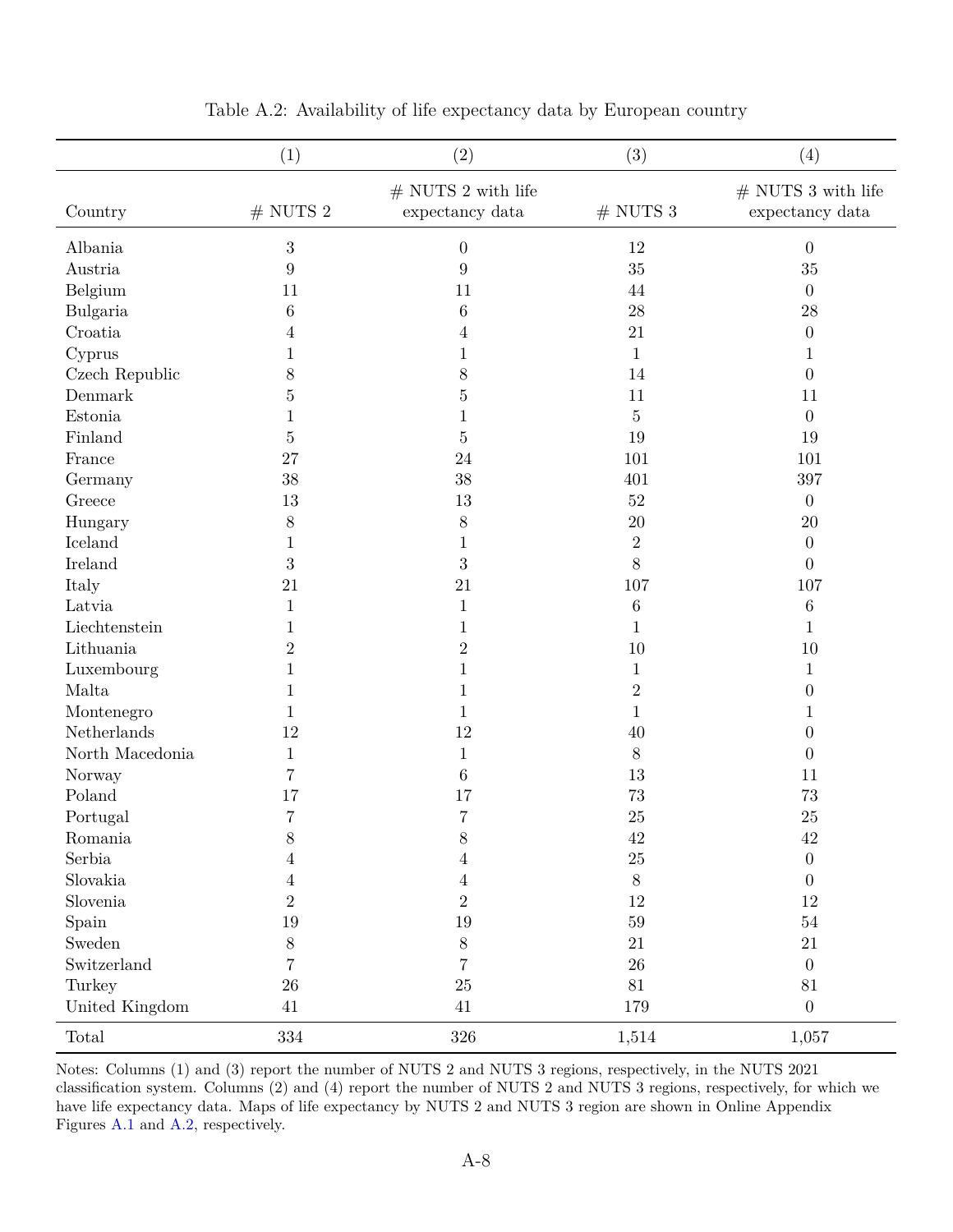<span id="page-8-0"></span>

|                                          | (1)                 | (2)       | (3)                            | (4)            |
|------------------------------------------|---------------------|-----------|--------------------------------|----------------|
| County name                              | County FIPS<br>code | State     | Life<br>expectancy at<br>birth | Rank           |
| Regions with the highest life expectancy |                     |           |                                |                |
| Cheyenne County                          | 08017               | CO        | 89.5                           | 1              |
| Wayne County                             | 49055               | UT        | 89.3                           | $\overline{2}$ |
| Haskell County                           | 20081               | KS        | 88.6                           | 3              |
| <b>Stanton County</b>                    | 20187               | KS        | 87.9                           | $\overline{4}$ |
| Custer County                            | 16037               | ID        | 87.7                           | 5              |
| Sherman County                           | 48421               | <b>TX</b> | 87.3                           | $\,6$          |
| Crook County                             | 56011               | <b>WY</b> | 87.1                           | 7              |
| Granite County                           | 30039               | MT        | 87.0                           | 8              |
| Aleutians East Borough                   | 02013               | AK        | 86.9                           | 9              |
| Concho County                            | 48095               | <b>TX</b> | 86.8                           | 10             |
| Regions with the lowest life expectancy  |                     |           |                                |                |
| Walker County                            | 01127               | AL        | 71.4                           | 3,099          |
| Madison Parish                           | 22065               | LA        | 71.4                           | 3,100          |
| Emporia city                             | 51595               | VA        | 71.4                           | 3,101          |
| Estill County                            | 21065               | KY        | 71.3                           | 3,102          |
| Sussex County                            | 51183               | VA        | 71.0                           | 3,103          |
| Tallahatchie County                      | 28135               | MS        | 70.8                           | 3,104          |
| Powell County                            | 21197               | KY        | 70.8                           | 3,105          |
| <b>Breathitt County</b>                  | 21025               | KY        | 70.2                           | 3,106          |
| McIntosh County                          | 40091               | OK        | 69.7                           | 3,107          |
| East Carroll Parish                      | 22035               | LA        | 69.1                           | 3,108          |

Table A.3: US counties with the highest and lowest life expectancy

Notes: The table reports the top 10 and bottom 10 counties in the US county life expectancy sample  $(N = 3, 108)$ , ranked by life expectancy at birth.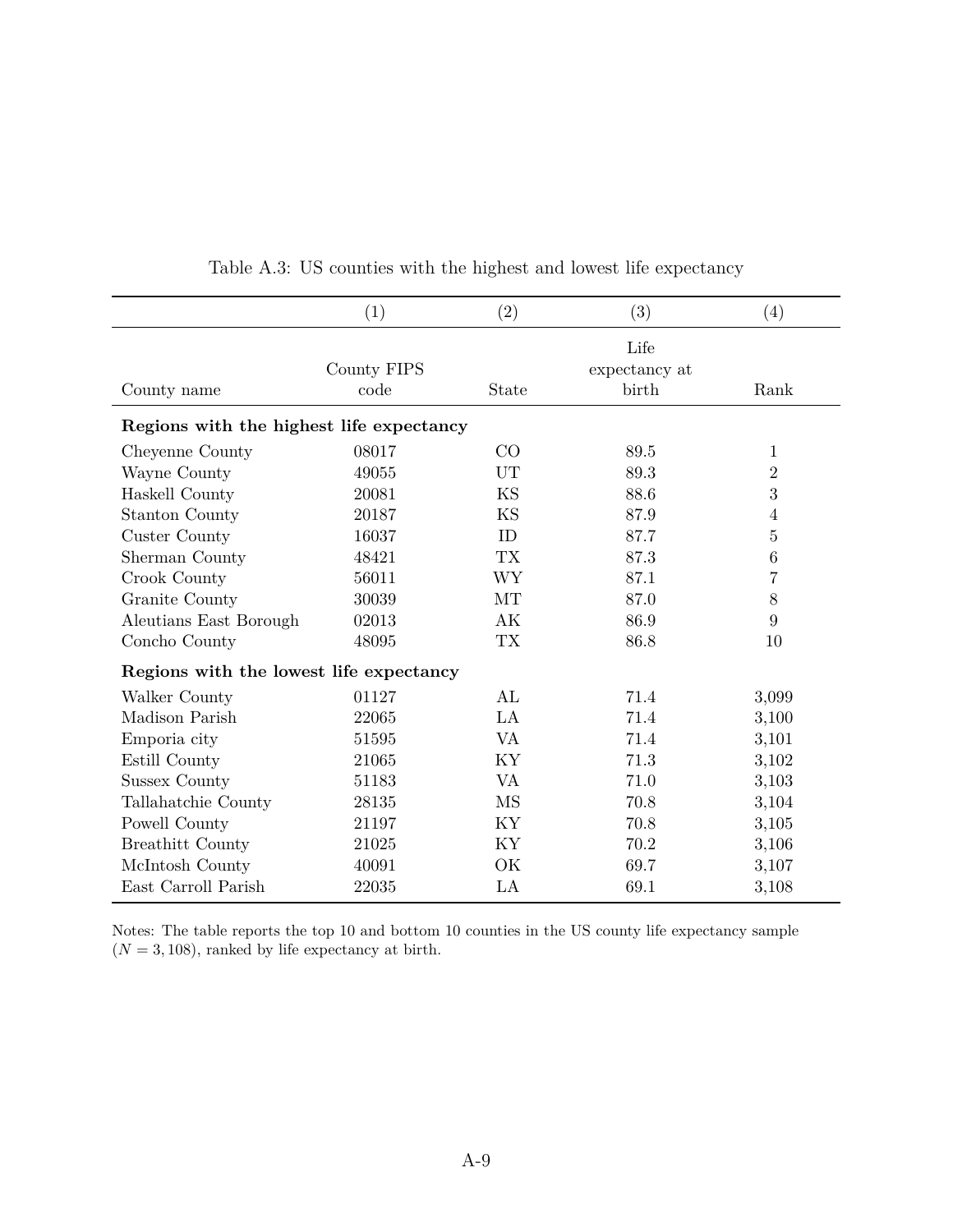|                                          | (1)          | (2)      | (3)             | (4)            |
|------------------------------------------|--------------|----------|-----------------|----------------|
|                                          |              |          | Life expectancy |                |
| NUTS 3 region name                       | NUTS 3 code  | Country  | at birth        | Rank           |
| Regions with the highest life expectancy |              |          |                 |                |
| Madrid                                   | <b>ES300</b> | Spain    | 84.8            | 1              |
| Salamanca                                | <b>ES415</b> | Spain    | 84.7            | $\overline{2}$ |
| Soria                                    | <b>ES417</b> | Spain    | 84.6            | 3              |
| Hauts-de-Seine                           | <b>FR105</b> | France   | 84.5            | 4              |
| Prato                                    | <b>ITI15</b> | Italy    | 84.5            | $\mathbf 5$    |
| Perugia                                  | ITI21        | Italy    | 84.5            | $\,6$          |
| Paris                                    | FR101        | France   | 84.5            | $\overline{7}$ |
| Pordenone                                | ITH41        | Italy    | 84.4            | $8\,$          |
| Firenze                                  | ITI14        | Italy    | 84.4            | 9              |
| Araba/Álava                              | <b>ES211</b> | Spain    | 84.3            | 10             |
| Regions with the lowest life expectancy  |              |          |                 |                |
| Разград                                  | <b>BG324</b> | Bulgaria | 73.1            | 1,048          |
| Добрич                                   | <b>BG332</b> | Bulgaria | 73.1            | 1,049          |
| Vidzeme                                  | LV008        | Latvia   | 73.0            | 1,050          |
| Монтана                                  | <b>BG312</b> | Bulgaria | 73.0            | 1,051          |
| Видин                                    | <b>BG311</b> | Bulgaria | 73.0            | 1,052          |
| Сливен                                   | <b>BG342</b> | Bulgaria | 72.8            | 1,053          |
| Враца                                    | <b>BG313</b> | Bulgaria | 72.8            | 1,054          |
| Kurzeme                                  | LV003        | Latvia   | 72.7            | 1,055          |
| Zemgale                                  | LV009        | Latvia   | 72.3            | 1,056          |
| Latgale                                  | LV005        | Latvia   | 70.4            | 1,057          |

Table A.4: European NUTS 3 regions with the highest and lowest life expectancy

Notes: The table reports the top 10 and bottom 10 regions in the European NUTS 3 life expectancy sample  $(N = 1, 057)$ , ranked by life expectancy at birth.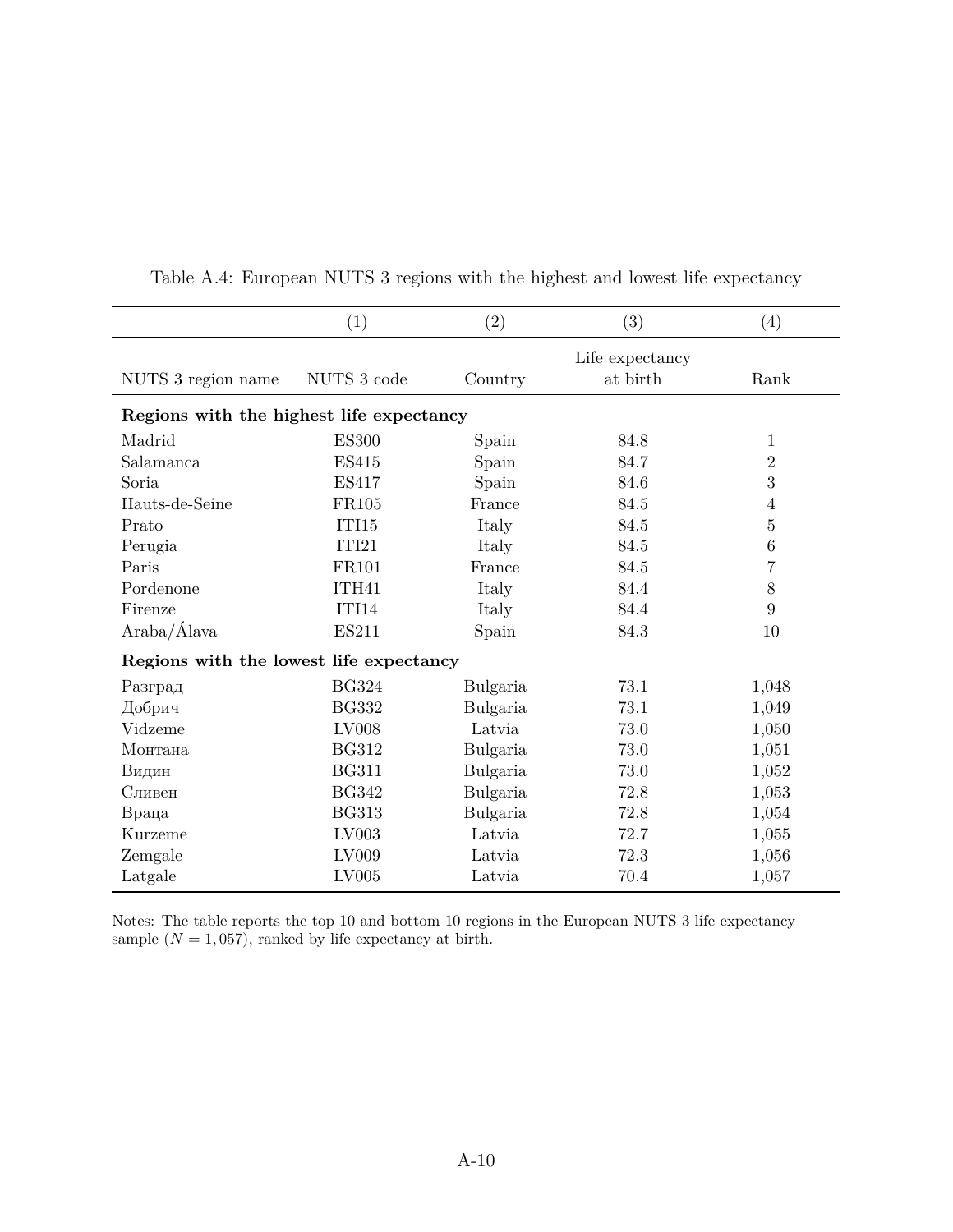<span id="page-10-0"></span>

|                                              | (1)                      | (2)                                                                                                                                                                                                                                                                                                                                                                                                                                                                                                                                                                                                                                                                                                                                                                                                                                                                              | (3)       |
|----------------------------------------------|--------------------------|----------------------------------------------------------------------------------------------------------------------------------------------------------------------------------------------------------------------------------------------------------------------------------------------------------------------------------------------------------------------------------------------------------------------------------------------------------------------------------------------------------------------------------------------------------------------------------------------------------------------------------------------------------------------------------------------------------------------------------------------------------------------------------------------------------------------------------------------------------------------------------|-----------|
| County characteristic                        | Characteristic mean [sd] | OLS coeficient (se)                                                                                                                                                                                                                                                                                                                                                                                                                                                                                                                                                                                                                                                                                                                                                                                                                                                              | R-squared |
| A. Health and environmental characteristics  |                          |                                                                                                                                                                                                                                                                                                                                                                                                                                                                                                                                                                                                                                                                                                                                                                                                                                                                                  |           |
| Percent smoking                              | 22.83                    | $-0.23$                                                                                                                                                                                                                                                                                                                                                                                                                                                                                                                                                                                                                                                                                                                                                                                                                                                                          | 0.258     |
|                                              | [5.20]                   | (0.01)<br>22.80<br>$-0.19$<br>0.228<br>[5.92]<br>(0.02)<br>72.95<br>0.23<br>0.444<br>[6.84]<br>(0.01)<br>0.16<br>0.011<br>1.33<br>(0.03)<br>$[1.69]$<br>10.08<br>$-0.47$<br>0.153<br>$[2.01]$<br>(0.03)<br>3.77<br>$0.02\,$<br>0.001<br>$[5.39]$<br>(0.01)<br>0.90<br>$-0.03$<br>$0.002\,$<br>[3.78]<br>(0.01)<br>0.76<br>$\,0.033\,$<br>$5.07\,$<br>(0.69)<br>[0.08]<br>81.64<br>$0.02\,$<br>$0.154\,$<br>[42.26]<br>(0.00)<br>17.53<br>0.27<br>0.173<br>(0.01)<br>[3.94]<br>0.12<br>$-21.18$<br>0.244<br>[0.06]<br>(0.80)<br>0.23<br>2.27<br>0.236<br>[0.53]<br>(0.07)<br>0.41<br>0.12<br>0.000<br>[0.31]<br>(0.16)<br>5.78<br>$-0.15$<br>0.046<br>[3.83]<br>(0.01)<br>$2.15\,$<br>0.39<br>0.049<br>(0.18)<br>$[1.45]$<br>0.14<br>$0.95\,$<br>0.007<br>$[0.21]$<br>(0.23)<br>$-0.01$<br>0.84<br>$\,0.192\,$<br>(0.03)<br>$[1.34]$<br>0.02<br>0.15<br>0.000<br>[0.03]<br>(1.48) |           |
| Percent obese                                |                          |                                                                                                                                                                                                                                                                                                                                                                                                                                                                                                                                                                                                                                                                                                                                                                                                                                                                                  |           |
|                                              |                          |                                                                                                                                                                                                                                                                                                                                                                                                                                                                                                                                                                                                                                                                                                                                                                                                                                                                                  |           |
| Percent exercising                           |                          |                                                                                                                                                                                                                                                                                                                                                                                                                                                                                                                                                                                                                                                                                                                                                                                                                                                                                  |           |
|                                              |                          |                                                                                                                                                                                                                                                                                                                                                                                                                                                                                                                                                                                                                                                                                                                                                                                                                                                                                  |           |
| Physicians per 1,000 capita                  |                          |                                                                                                                                                                                                                                                                                                                                                                                                                                                                                                                                                                                                                                                                                                                                                                                                                                                                                  |           |
|                                              |                          |                                                                                                                                                                                                                                                                                                                                                                                                                                                                                                                                                                                                                                                                                                                                                                                                                                                                                  |           |
| PM 2.5 concentrations                        |                          |                                                                                                                                                                                                                                                                                                                                                                                                                                                                                                                                                                                                                                                                                                                                                                                                                                                                                  |           |
|                                              |                          |                                                                                                                                                                                                                                                                                                                                                                                                                                                                                                                                                                                                                                                                                                                                                                                                                                                                                  |           |
| Hospital beds per $1,000$ capita             |                          |                                                                                                                                                                                                                                                                                                                                                                                                                                                                                                                                                                                                                                                                                                                                                                                                                                                                                  |           |
|                                              |                          |                                                                                                                                                                                                                                                                                                                                                                                                                                                                                                                                                                                                                                                                                                                                                                                                                                                                                  |           |
| Hot days/year $(90^{\circ}F+)$               |                          |                                                                                                                                                                                                                                                                                                                                                                                                                                                                                                                                                                                                                                                                                                                                                                                                                                                                                  |           |
|                                              |                          |                                                                                                                                                                                                                                                                                                                                                                                                                                                                                                                                                                                                                                                                                                                                                                                                                                                                                  |           |
| Hospital quality index                       |                          |                                                                                                                                                                                                                                                                                                                                                                                                                                                                                                                                                                                                                                                                                                                                                                                                                                                                                  |           |
|                                              |                          |                                                                                                                                                                                                                                                                                                                                                                                                                                                                                                                                                                                                                                                                                                                                                                                                                                                                                  |           |
| <b>B.</b> Economic characteristics           |                          |                                                                                                                                                                                                                                                                                                                                                                                                                                                                                                                                                                                                                                                                                                                                                                                                                                                                                  |           |
| Median home value $(\$1,000s)$               |                          |                                                                                                                                                                                                                                                                                                                                                                                                                                                                                                                                                                                                                                                                                                                                                                                                                                                                                  |           |
|                                              |                          |                                                                                                                                                                                                                                                                                                                                                                                                                                                                                                                                                                                                                                                                                                                                                                                                                                                                                  |           |
| Income per capita $(\$1,000s)$               |                          |                                                                                                                                                                                                                                                                                                                                                                                                                                                                                                                                                                                                                                                                                                                                                                                                                                                                                  |           |
|                                              |                          |                                                                                                                                                                                                                                                                                                                                                                                                                                                                                                                                                                                                                                                                                                                                                                                                                                                                                  |           |
| Poverty rate, $65+$                          |                          |                                                                                                                                                                                                                                                                                                                                                                                                                                                                                                                                                                                                                                                                                                                                                                                                                                                                                  |           |
|                                              |                          |                                                                                                                                                                                                                                                                                                                                                                                                                                                                                                                                                                                                                                                                                                                                                                                                                                                                                  |           |
| Upward income mobility (from $p25$ )         |                          |                                                                                                                                                                                                                                                                                                                                                                                                                                                                                                                                                                                                                                                                                                                                                                                                                                                                                  |           |
|                                              |                          |                                                                                                                                                                                                                                                                                                                                                                                                                                                                                                                                                                                                                                                                                                                                                                                                                                                                                  |           |
| Urban population share                       |                          |                                                                                                                                                                                                                                                                                                                                                                                                                                                                                                                                                                                                                                                                                                                                                                                                                                                                                  |           |
|                                              |                          |                                                                                                                                                                                                                                                                                                                                                                                                                                                                                                                                                                                                                                                                                                                                                                                                                                                                                  |           |
| Crime rate per $1,000$                       |                          |                                                                                                                                                                                                                                                                                                                                                                                                                                                                                                                                                                                                                                                                                                                                                                                                                                                                                  |           |
|                                              |                          |                                                                                                                                                                                                                                                                                                                                                                                                                                                                                                                                                                                                                                                                                                                                                                                                                                                                                  |           |
| Local gov. spending per capita               |                          |                                                                                                                                                                                                                                                                                                                                                                                                                                                                                                                                                                                                                                                                                                                                                                                                                                                                                  |           |
|                                              |                          |                                                                                                                                                                                                                                                                                                                                                                                                                                                                                                                                                                                                                                                                                                                                                                                                                                                                                  |           |
| Upward income mobility (from p75)            |                          |                                                                                                                                                                                                                                                                                                                                                                                                                                                                                                                                                                                                                                                                                                                                                                                                                                                                                  |           |
|                                              |                          |                                                                                                                                                                                                                                                                                                                                                                                                                                                                                                                                                                                                                                                                                                                                                                                                                                                                                  |           |
| Social capital index                         |                          |                                                                                                                                                                                                                                                                                                                                                                                                                                                                                                                                                                                                                                                                                                                                                                                                                                                                                  |           |
|                                              |                          |                                                                                                                                                                                                                                                                                                                                                                                                                                                                                                                                                                                                                                                                                                                                                                                                                                                                                  |           |
| Income segregation                           |                          |                                                                                                                                                                                                                                                                                                                                                                                                                                                                                                                                                                                                                                                                                                                                                                                                                                                                                  |           |
|                                              |                          |                                                                                                                                                                                                                                                                                                                                                                                                                                                                                                                                                                                                                                                                                                                                                                                                                                                                                  |           |
| C. Multivariate comparisons                  |                          |                                                                                                                                                                                                                                                                                                                                                                                                                                                                                                                                                                                                                                                                                                                                                                                                                                                                                  |           |
| All health and environmental characteristics |                          |                                                                                                                                                                                                                                                                                                                                                                                                                                                                                                                                                                                                                                                                                                                                                                                                                                                                                  | 0.649     |
| All economic characteristics                 |                          |                                                                                                                                                                                                                                                                                                                                                                                                                                                                                                                                                                                                                                                                                                                                                                                                                                                                                  | 0.539     |
| All characteristics                          |                          |                                                                                                                                                                                                                                                                                                                                                                                                                                                                                                                                                                                                                                                                                                                                                                                                                                                                                  | 0.774     |

|  |  |  |  |  | Table A.5: Local correlates of US county-level life expectancy |  |  |  |
|--|--|--|--|--|----------------------------------------------------------------|--|--|--|
|--|--|--|--|--|----------------------------------------------------------------|--|--|--|

Notes: The table reports results from regressing US county-level life expectancy on local characteristics. Each row in the table corresponds to a separate regression, where the included local characteristic(s) are indicated by the row labels. Observations are unweighted. Column (1) shows the mean and standard deviation (in brackets) of the local characteristic. Column (2) reports regression coefficients and robust standard errors (in parentheses). Column (3) reports the R-squared from the regression. Online Appendix Section [A.4](#page-1-0) provides more details on the data and regressions.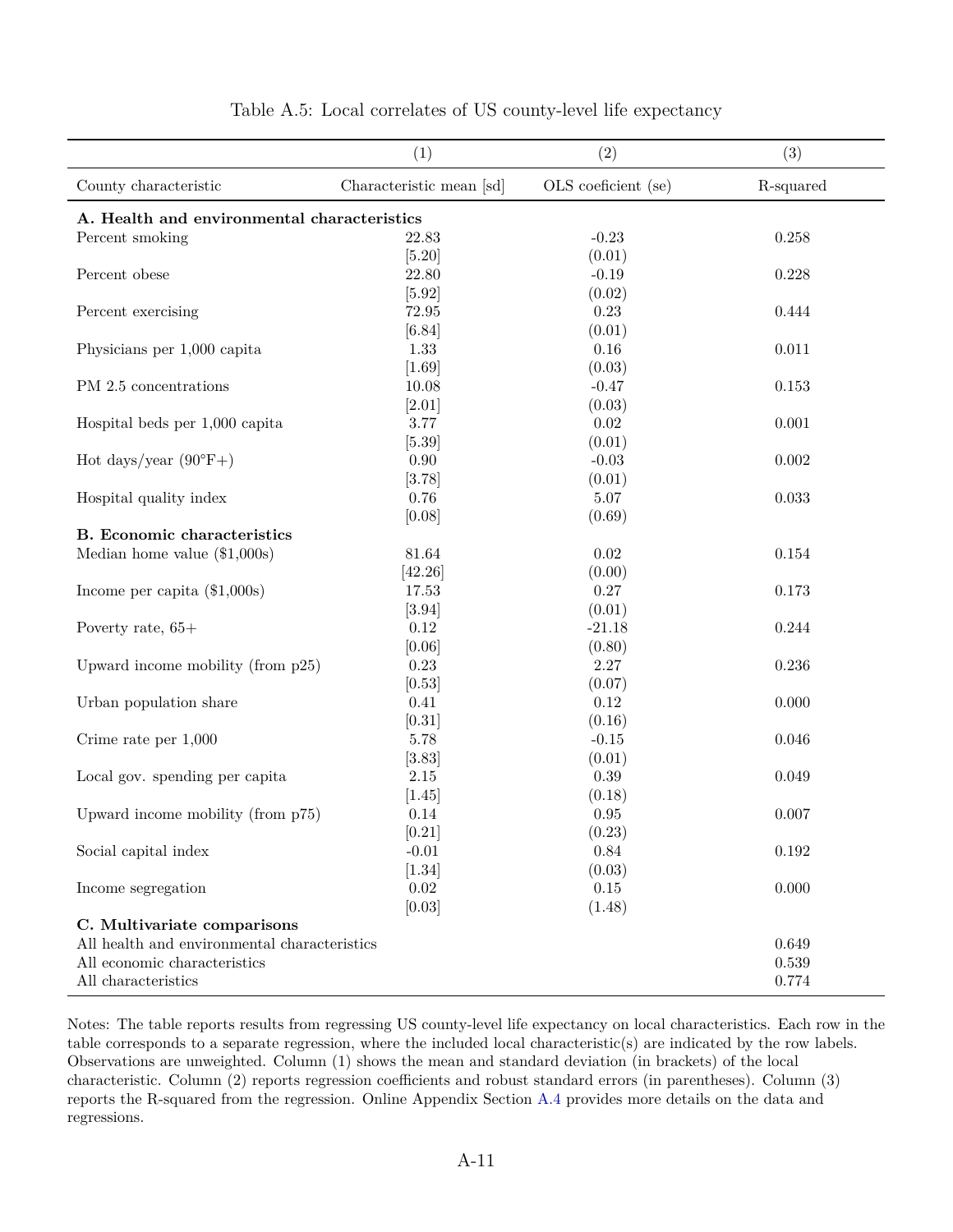<span id="page-11-0"></span>

Figure A.1: European Life Expectancy by NUTS 2 Region

Notes: The figure shows life expectancy at birth in Europe at the NUTS 2 level, based on the NUTS 2 life expectancy sample described in Online Appendix Table [A.2.](#page-7-0)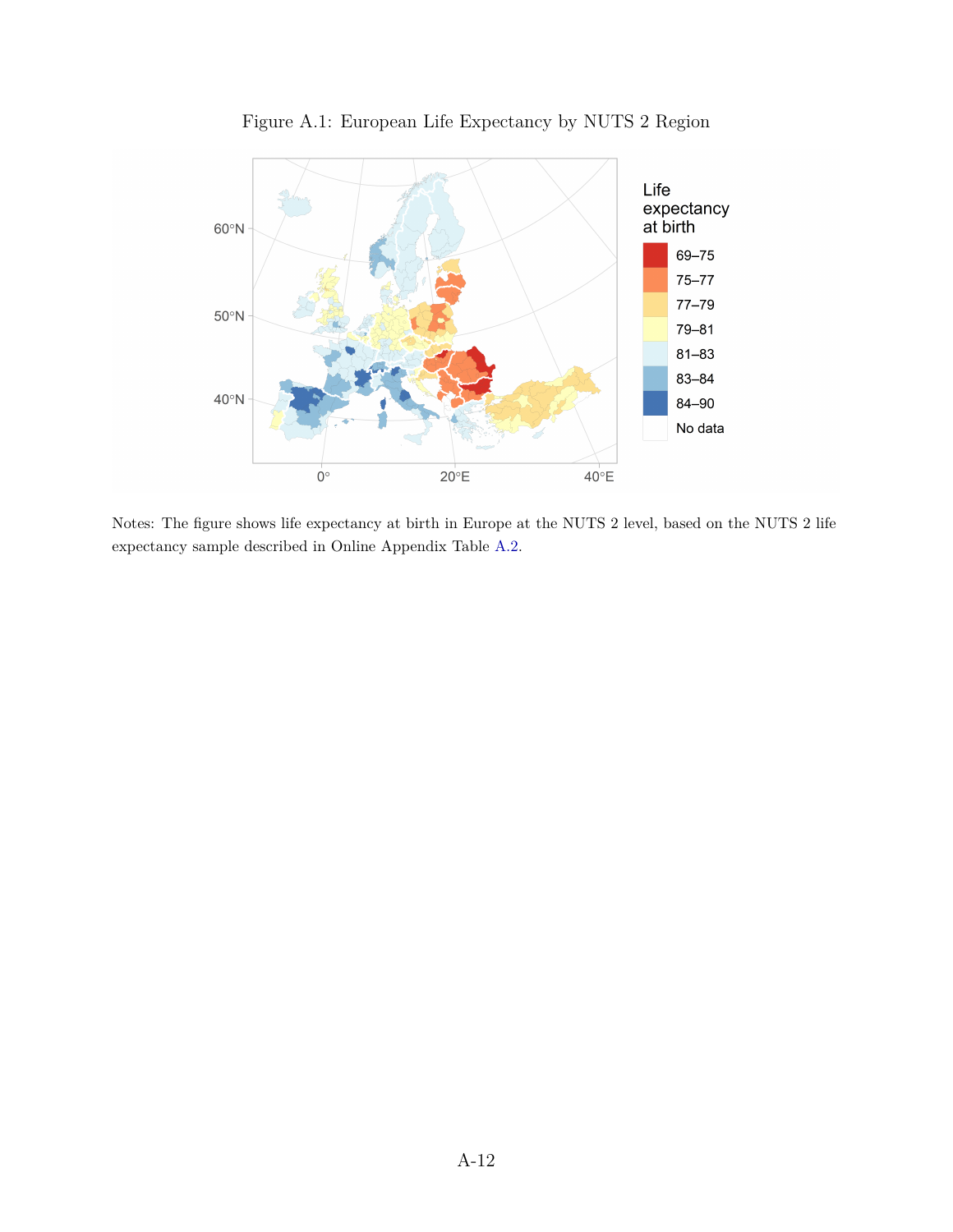<span id="page-12-0"></span>

Figure A.2: European Life Expectancy by NUTS 3 Region

Notes: The figure shows life expectancy at birth in Europe at the NUTS 3 level, based on the NUTS 3 life expectancy sample described in Online Appendix Table [A.2.](#page-7-0)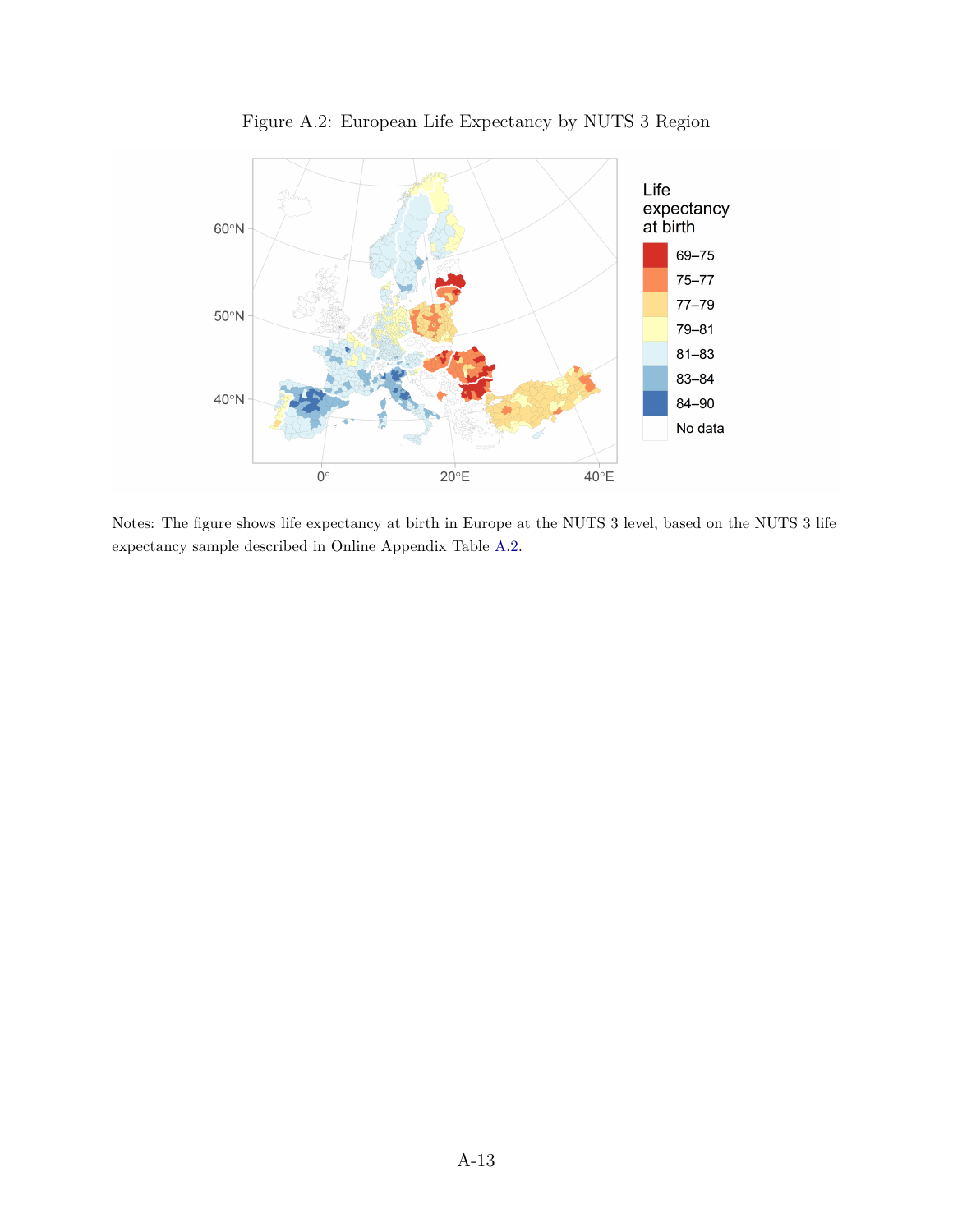# **References**

- <span id="page-13-0"></span>**Arias, Elizabeth, Loraine A Escobedo, Jocelyn Kennedy, Chunxia Fu, and Jodi A Cisewski.** 2018. "US small-area life expectancy estimates project: Methodology and results summary." [https://ftp.cdc.gov/pub/Health\\_Statistics/NCHS/](https://ftp.cdc.gov/pub/Health_Statistics/NCHS/Datasets/NVSS/USALEEP) [Datasets/NVSS/USALEEP](https://ftp.cdc.gov/pub/Health_Statistics/NCHS/Datasets/NVSS/USALEEP) (accessed January 11, 2021).
- <span id="page-13-7"></span>**Centers for Disease Control and Prevention.** 1995–2004. "Behavioral Risk Factor Surveillance System." [https://www.cdc.gov/brfss/annual\\_data/annual\\_data.htm](https://www.cdc.gov/brfss/annual_data/annual_data.htm) (accessed October 1, 2019).
- <span id="page-13-10"></span>**Central Statistical Bureau of Latvia.** 2019. "Average Life Expectancy at Birth (Years)." <http://data1.csb.gov.lv/sq/40477> (accessed Dec 28, 2020).
- <span id="page-13-8"></span>**Chetty, Raj, and Nathaniel Hendren.** 2018. "The Impacts of Neighborhoods on Intergenerational Mobility II: County-level estimates: Dataset." *The Quarterly Journal of Economics*, 133(3): 1163–1228. [https://opportunityinsights.org/paper/](https://opportunityinsights.org/paper/neighborhoodsii) [neighborhoodsii](https://opportunityinsights.org/paper/neighborhoodsii) (accessed July 13, 2020).
- <span id="page-13-6"></span>**Deryugina, Tatyana, and David Molitor.** 2020*a*. "Data and Code for: Does when you die depend on where you live? Evidence from Hurricane Katrina." Nashville, TN: American Economic Association [publisher], 2020. Ann Arbor, MI: Interuniversity Consortium for Political and Social Research [distributor], 2020- 10-23. [https://doi.org/10.3886/](https://doi.org/10.3886/E119969V1) [E119969V1](https://doi.org/10.3886/E119969V1).
- <span id="page-13-5"></span>**Deryugina, Tatyana, and David Molitor.** 2020*b*. "Does when you die depend on where you live? Evidence from Hurricane Katrina." *American Economic Review*, 110(11): 3602– 3633.
- <span id="page-13-4"></span>**Eurostat.** 2018. "Life expectancy at birth by sex and NUTS 2 region." [https://ec.](https://ec.europa.eu/eurostat/databrowser/view/tgs00101/default/table?lang=en) [europa.eu/eurostat/databrowser/view/tgs00101/default/table?lang=en](https://ec.europa.eu/eurostat/databrowser/view/tgs00101/default/table?lang=en) (accessed October 28, 2021).
- <span id="page-13-3"></span>**Eurostat.** 2020*a*. "Nomenclature of Territorial Units for Statistics (NUTS) 2021 - Statistical Units - Data set." [https://gisco-services.ec.europa.eu/distribution/v2/](https://gisco-services.ec.europa.eu/distribution/v2/nuts/download/ref-nuts-2021-01m.shp.zip) [nuts/download/ref-nuts-2021-01m.shp.zip](https://gisco-services.ec.europa.eu/distribution/v2/nuts/download/ref-nuts-2021-01m.shp.zip) (accessed December 30, 2020).
- <span id="page-13-2"></span>**Eurostat.** 2020*b*. "NUTS 2021 classification." [https://ec.europa.eu/eurostat/](https://ec.europa.eu/eurostat/documents/345175/629341/NUTS2021.xlsx) [documents/345175/629341/NUTS2021.xlsx](https://ec.europa.eu/eurostat/documents/345175/629341/NUTS2021.xlsx) (accessed December 30, 2020).
- <span id="page-13-1"></span>**Eurostat.** 2020*c*. "Statistical regions in the European Union and partner countries — NUTS and statistical regions 2021." <http://dx.doi.org/10.2785/850262> (accessed November 2, 2021).
- <span id="page-13-9"></span>**French National Institute of Statistics and Economic Studies.** 2019. "Death and Mortality." <https://www.insee.fr/en/statistiques/series/103039135> (accessed Dec 28, 2020).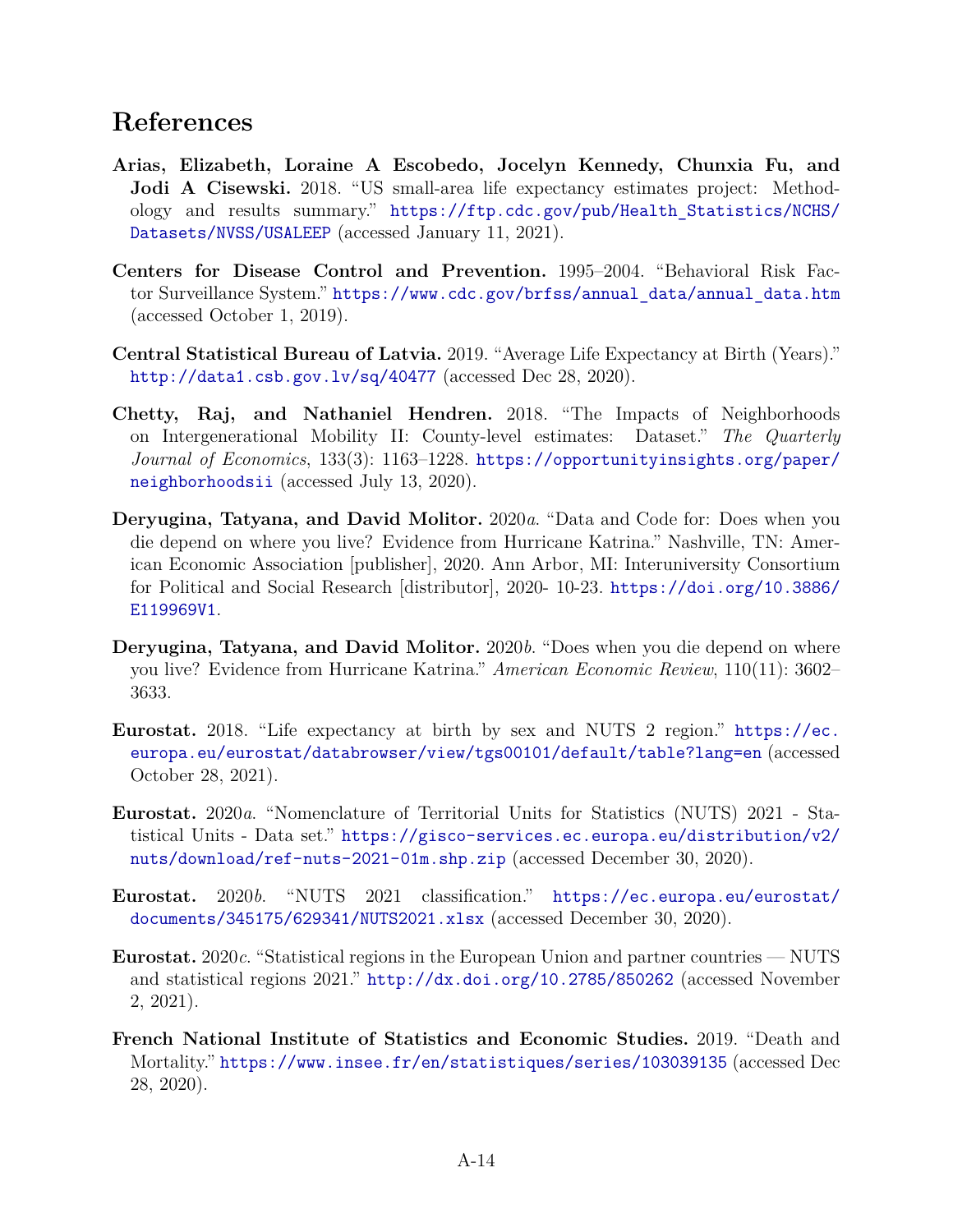- <span id="page-14-7"></span>**Hungarian Central Statistical Office.** 2019. "Average Life Expectancy at Birth, Average Age." [https://www.ksh.hu/docs/eng/xstadat/xstadat\\_annual/xls/6\\_1\\_7ie.xls](https://www.ksh.hu/docs/eng/xstadat/xstadat_annual/xls/6_1_7ie.xls) (accessed Dec 28, 2020).
- <span id="page-14-8"></span>**Italian National Institute of Statistics.** 2019. "Life Tables." [http://demo.istat.it/](http://demo.istat.it/tvm2016/dati) [tvm2016/dati](http://demo.istat.it/tvm2016/dati) (accessed January 3, 2021).
- <span id="page-14-2"></span>**Manson, Steven, Jonathan Schroeder, David Van Riper, Steven Ruggles, et al.** 2017. "IPUMS National Historical Geographic Information System: Version 12.0 [Database]." *Minneapolis: University of Minnesota*, 39.
- <span id="page-14-1"></span>**Manson, Steven, Jonathan Schroeder, David Van Riper, Tracy Kugler, and Steven Ruggles.** 2020. "IPUMS National Historical Geographic Information System: Version 15.0 [dataset]." *Minneapolis, MN: IPUMS*. [http://doi.org/10.18128/D050.](http://doi.org/10.18128/D050.V15.0) [V15.0](http://doi.org/10.18128/D050.V15.0).
- <span id="page-14-0"></span>**National Center for Health Statistics.** 2018. "U.S. Small-Area Life Expectancy Estimates Project (USALEEP): Life Expectancy Estimates File for United States, 2010-2015." <https://www.cdc.gov/nchs/nvss/usaleep/usaleep.htm> (accessed October 28, 2021).
- <span id="page-14-4"></span>**National Oceanic and Atmospheric Administration.** 2006–2013. "Global Historical Climatology Network." <ftp://ftp.ncdc.noaa.gov/pub/data/ghcn/daily/> (accessed October 1, 2019).
- <span id="page-14-6"></span>**Rau, Roland, and Carl P Schmertmann.** 2020. "District-level life expectancy in Germany." *Deutsches Ärzteblatt International*, 117(29-30): 493. [http://](http://german-district-mortality.schmert.net/) [german-district-mortality.schmert.net/](http://german-district-mortality.schmert.net/) (accessed September 13, 2021).
- <span id="page-14-5"></span>**Republic of Bulgaria National Statistical Institute.** 2019. "Life Expectancy Districts and Sex." [https://www.nsi.bg/sites/default/files/files/data/timeseries/](https://www.nsi.bg/sites/default/files/files/data/timeseries/Pop_3.4_tab_mortality_DR.xls) [Pop\\_3.4\\_tab\\_mortality\\_DR.xls](https://www.nsi.bg/sites/default/files/files/data/timeseries/Pop_3.4_tab_mortality_DR.xls) (accessed Dec 28, 2020).
- <span id="page-14-9"></span>**Romania National Institute of Statistics.** 2019. "Life Expectancy by urban/Rural Area, Sex, Macroregions, Development Regions and Counties." [http://statistici.insse.ro:](http://statistici.insse.ro:8077/tempo-online/#/pages/tables/insse-table) [8077/tempo-online/#/pages/tables/insse-table](http://statistici.insse.ro:8077/tempo-online/#/pages/tables/insse-table) (accessed Dec 28, 2020).
- <span id="page-14-3"></span>**Sacarny, Adam.** 2018. "CMS Hospital Compare Data 2004–2016." [https://github.com/](https://github.com/asacarny/hospital-compare) [asacarny/hospital-compare](https://github.com/asacarny/hospital-compare) (accessed October 1, 2019).
- <span id="page-14-11"></span>**Spain National Statistics Institute.** 2018. "Population Mortality Tables for Spain by Year, Province, Sex, Age and Functions." [https://www.ine.es/jaxiT3/Tabla.htm?t=](https://www.ine.es/jaxiT3/Tabla.htm?t=27155&L=1) [27155&L=1](https://www.ine.es/jaxiT3/Tabla.htm?t=27155&L=1) (accessed Dec 28, 2020).
- <span id="page-14-10"></span>**Statistical Office of the Republic of Slovenia.** 2019. "Life Expectancy at Birth by Sex, Statistical regions, Slovenia, Annually." [https://pxweb.stat.si:443/SiStatData/sq/](https://pxweb.stat.si:443/SiStatData/sq/1598) [1598](https://pxweb.stat.si:443/SiStatData/sq/1598) (accessed Dec 28, 2020).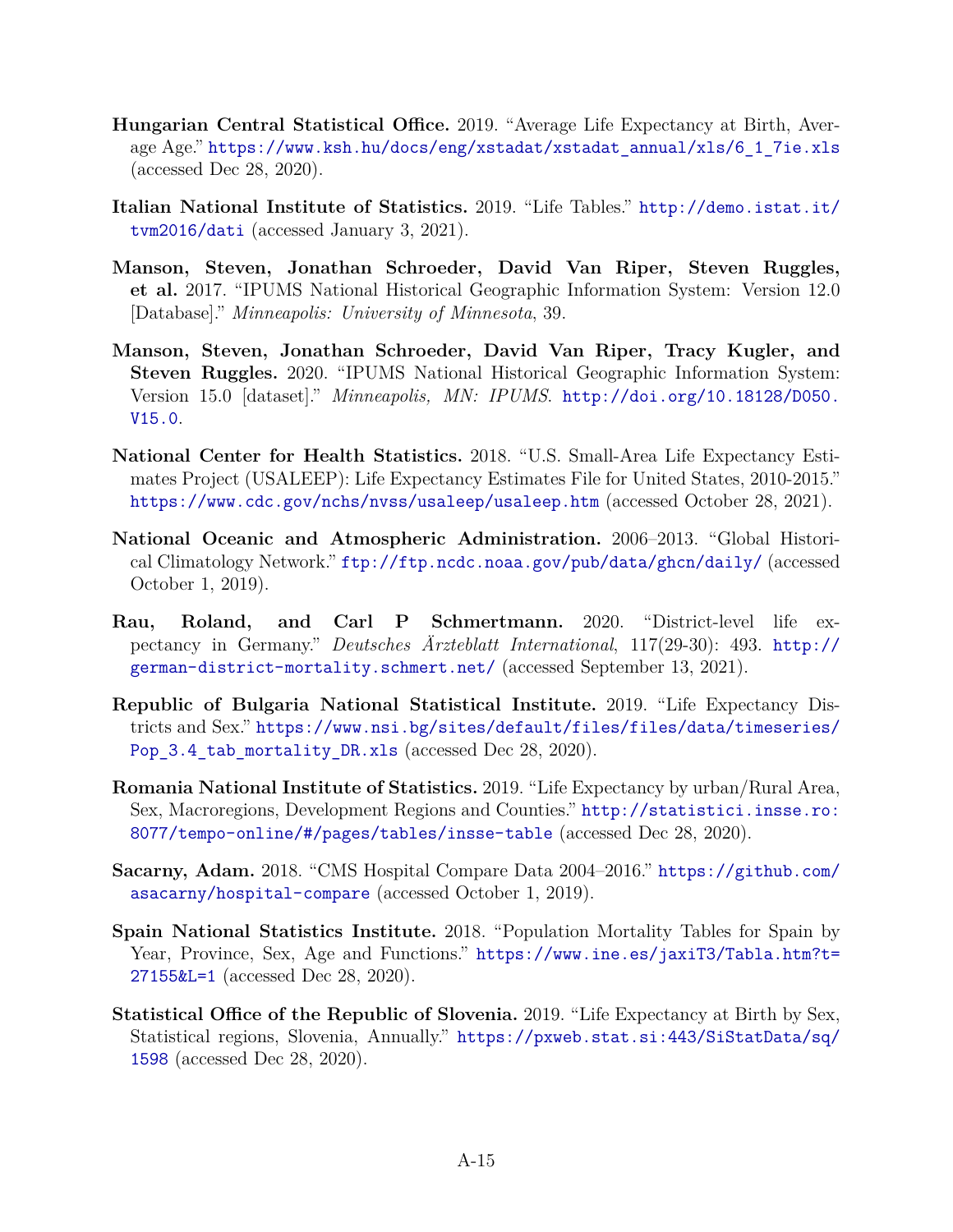- <span id="page-15-3"></span>**Statistical Service of Cyprus.** 2019. "Population Birth Death Migration." [https://www.mof.gov.cy/mof/cystat/statistics.nsf/populationcondition\\_](https://www.mof.gov.cy/mof/cystat/statistics.nsf/populationcondition_21main_gr/populationcondition_21main_gr?OpenForm&sub=1&sel=4) [21main\\_gr/populationcondition\\_21main\\_gr?OpenForm&sub=1&sel=4](https://www.mof.gov.cy/mof/cystat/statistics.nsf/populationcondition_21main_gr/populationcondition_21main_gr?OpenForm&sub=1&sel=4) (accessed Dec 28, 2020).
- <span id="page-15-2"></span>**Statistics Austria.** 2019. "Demographische Indikatoren 2019 - Mortalität (inkl. Lebenserwartung in Gesundheit)." [http://www.statistik.at/wcm/idc/idcplg?IdcService=](http://www.statistik.at/wcm/idc/idcplg?IdcService=GET_NATIVE_FILE&RevisionSelectionMethod=LatestReleased&dDocName=124225) [GET\\_NATIVE\\_FILE&RevisionSelectionMethod=LatestReleased&dDocName=124225](http://www.statistik.at/wcm/idc/idcplg?IdcService=GET_NATIVE_FILE&RevisionSelectionMethod=LatestReleased&dDocName=124225) (accessed January 4, 2021).
- <span id="page-15-4"></span>**Statistics Denmark.** 2019. "Life Expectancy for New Born Babies by Provinces and Sex." <https://www.statbank.dk/10015> (accessed Dec 28, 2020).
- <span id="page-15-5"></span>**Statistics Finland.** 2019. "Life Expectancy at Birth." [http://pxnet2.stat.fi/PXWeb/](http://pxnet2.stat.fi/PXWeb/pxweb/en/StatFin/StatFin__vrm__kuol/statfin_kuol_pxt_12an.px/) [pxweb/en/StatFin/StatFin\\_\\_vrm\\_\\_kuol/statfin\\_kuol\\_pxt\\_12an.px/](http://pxnet2.stat.fi/PXWeb/pxweb/en/StatFin/StatFin__vrm__kuol/statfin_kuol_pxt_12an.px/) (accessed Dec 28, 2020).
- <span id="page-15-6"></span>**Statistics Lithuania.** 2019. "Life Expectancy." [https://osp.stat.gov.lt/](https://osp.stat.gov.lt/statistiniu-rodikliu-analize?theme=all#/) [statistiniu-rodikliu-analize?theme=all#/](https://osp.stat.gov.lt/statistiniu-rodikliu-analize?theme=all#/) (accessed Dec 28, 2020).
- <span id="page-15-7"></span>**Statistics Norway.** 2015. "Expectation of Lifetime, by Sex and Selected Age." [https:](https://www.ssb.no/en/statbank/table/05797/) [//www.ssb.no/en/statbank/table/05797/](https://www.ssb.no/en/statbank/table/05797/) (accessed Dec 28, 2020).
- <span id="page-15-8"></span>**Statistics Poland.** 2019. "Srednie Dalsze Trwanie Zycia Wedlug Podregionow W 2019." [https://stat.gov.pl/download/gfx/portalinformacyjny/pl/defaultaktualnosci/](https://stat.gov.pl/download/gfx/portalinformacyjny/pl/defaultaktualnosci/5470/2/14/1/tablica_d._srednie_dalsze_trwanie_zycia_wedlug_podregionow_w_2019.xlsx) [5470/2/14/1/tablica\\_d.\\_srednie\\_dalsze\\_trwanie\\_zycia\\_wedlug\\_podregionow\\_w\\_](https://stat.gov.pl/download/gfx/portalinformacyjny/pl/defaultaktualnosci/5470/2/14/1/tablica_d._srednie_dalsze_trwanie_zycia_wedlug_podregionow_w_2019.xlsx) [2019.xlsx](https://stat.gov.pl/download/gfx/portalinformacyjny/pl/defaultaktualnosci/5470/2/14/1/tablica_d._srednie_dalsze_trwanie_zycia_wedlug_podregionow_w_2019.xlsx) (accessed January 3, 2021).
- <span id="page-15-9"></span>**Statistics Portugal.** 2019. "Life Expectancy at Birth (2007 Methodology) by Place of Residence (NUTS 2013); Annual." [https://www.ine.pt/xportal/xmain?xpid=INE&](https://www.ine.pt/xportal/xmain?xpid=INE&xpgid=ine_base_dados&menuBOUI=13707095&contexto=bd&selTab=tab2) [xpgid=ine\\_base\\_dados&menuBOUI=13707095&contexto=bd&selTab=tab2](https://www.ine.pt/xportal/xmain?xpid=INE&xpgid=ine_base_dados&menuBOUI=13707095&contexto=bd&selTab=tab2) (accessed Dec 28, 2020).
- <span id="page-15-10"></span>**Statistics Sweden.** 2019. "Life Expectancy by County and Sex, 2015-2019." [http://www.](http://www.statistikdatabasen.scb.se/sq/98750) [statistikdatabasen.scb.se/sq/98750](http://www.statistikdatabasen.scb.se/sq/98750) (accessed Dec 28, 2020).
- <span id="page-15-11"></span>**Turkish Statistical Institute.** 2017. "Expected Lifespan at Birth (years)." [https://cip.](https://cip.tuik.gov.tr/#) [tuik.gov.tr/#](https://cip.tuik.gov.tr/#) (accessed Dec 28, 2020).
- <span id="page-15-1"></span>**U.S. Census Bureau.** 2010*a*. "Cartographic Boundary Files – Shapefile (County, States)." [https://www.census.gov/geographies/mapping-files/time-series/geo/](https://www.census.gov/geographies/mapping-files/time-series/geo/carto-boundary-file.2010.html) [carto-boundary-file.2010.html](https://www.census.gov/geographies/mapping-files/time-series/geo/carto-boundary-file.2010.html) (accessed October 28, 2021).
- <span id="page-15-0"></span>**U.S. Census Bureau.** 2010*b*. "U.S. Gazetteer Files (Counties)." [https://www.census.](https://www.census.gov/geographies/reference-files/time-series/geo/gazetteer-files.2010.html) [gov/geographies/reference-files/time-series/geo/gazetteer-files.2010.html](https://www.census.gov/geographies/reference-files/time-series/geo/gazetteer-files.2010.html) (accessed October 28, 2021).